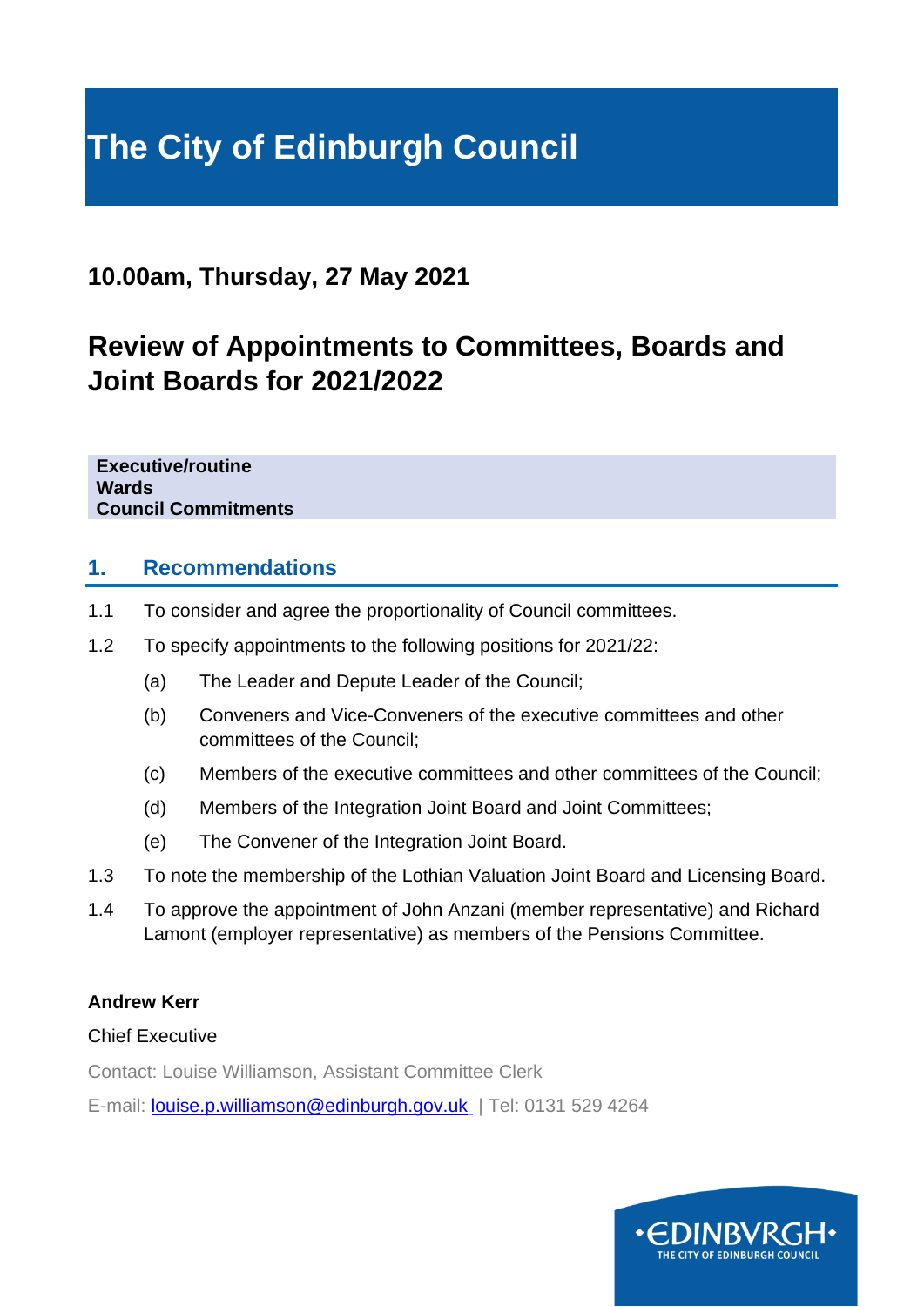**Report**

## **Review of Appointments to Committees, Boards and Joint Boards for 2021/2022**

## **2. Executive Summary**

- 2.1 Interim Standing Order 3.2 specifies that the Council, in May, will appoint the Leader and Depute Leader, the members of the committees of the Council and their conveners and any vice-conveners and the members of the joint committees and joint boards.
- 2.2 The Council is invited to review the appointments to Committees, Boards and Joint Boards for 2021/2022. As per the usual process, all members to the executive committee and other committees of the Council, unless specified otherwise, are required to be appointed at this point in time.
- 2.3 The Council is also asked to appoint two non-councillor members to the Pensions Committee as required by the Local Government Pension Scheme. The appointments are being made after nominations were sought from the members and employer bodies with the Pension Funds

## **3. Background**

- 3.1 On 23 April 2020 the Leadership Advisory Panel agreed interim political management arrangements to carry out Council business for the period 1 May 2020 to 1 September 2020 and Interim Standing Orders to cover that period.
- 3.2 Part of the interim political management arrangements was to agree that the functions reserved to Council in the Committee Terms of Reference and Delegated Functions would be carried out by the Policy and Sustainability Committee until such time as the Council could meet
- 3.3 On 28 May 2020 the Policy and Sustainability Committee, in terms of Interim Standing Order 1.2, made appointments to committees, Boards and Joint Boards for 2020/21.
- 3.4 As set out in the Committee Terms of Reference and Delegated Functions, Committee membership will be proportionate according to the elected representation of political parties unless expressly agreed. On 25 August 2020 the Council agreed the political membership of the committees, Boards and Joint Boards.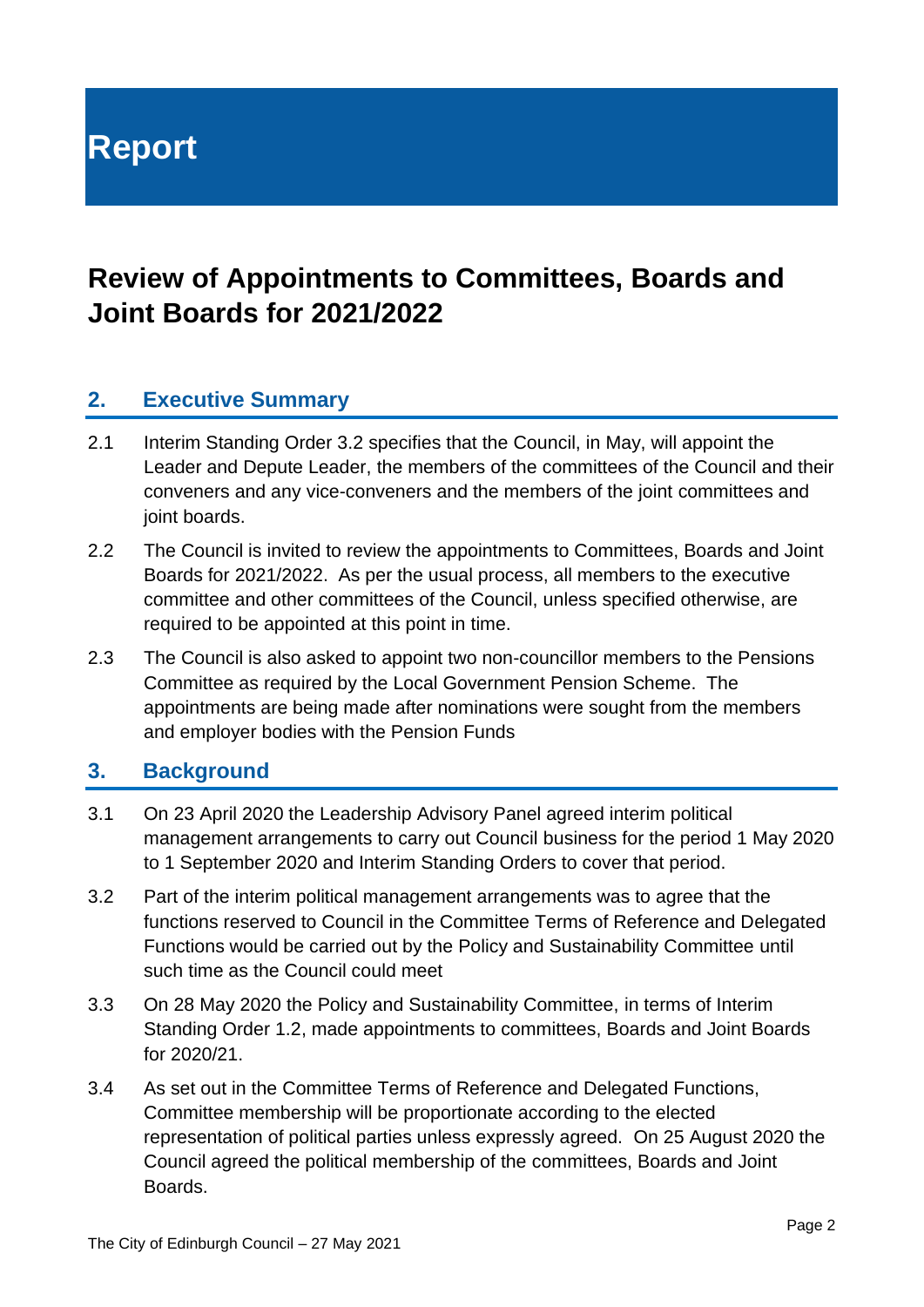- 3.5 Some adjustments to committee memberships and conveners were also agreed at Council meetings on 25 August, 17 September and 10 December 2020.
- 3.7 The appendices reflect the current membership.

## **4. Main report**

- 4.1 Standing Order 3.2 requires the Council to make various appointments at its first ordinary meeting in May. The Council is invited to specify its appointments to the following positions for 2021/2022:
	- The Leader and Depute Leader of the Council;
	- Conveners and Vice-Conveners of the executive committees and other committees of the Council (Appendix 1 details current Conveners and Vice Conveners);
	- Members of the executive committees and other committees of the Council (Appendix 2 details current membership);
	- Members of the Licensing Board, Joint Committees and Joint Boards that the Council should appoint (see paragraphs 4.4 - 4.10 below) (Appendix 4 details current membership)

#### **Joint Boards**

4.4 Interim Standing Order 3.2 requires the appointment of members of Joint Boards, and the Council is asked to determine its representation on the Edinburgh Integration Joint Board.

#### **Edinburgh Integration Joint Board**

- 4.5 Under Section 3.2 of the Edinburgh Integration Joint Board's Integration Scheme, the term of office for the Chair and Vice-Chair is two years. The right to appoint the Chair and Vice-Chair alternates between each of the Parties (NHS Lothian and the City of Edinburgh Council) on a two-year cycle.
- 4.6 The Council assumed the Vice-Chair position on 2 May 2019 and agreed to appoint Councillor Ricky Henderson as Vice-Chair of the Joint Board with effect from 27 June 2019.
- 4.7 The Council now assumes the Convener position from 27 June 2021 and is asked to appoint to this with effect from this date.

#### **Lothian Valuation Joint Board**

- 4.8 The legislation relating to the Lothian Valuation Joint Board provides for the members first appointed to it to hold office for the life of the Council.
- 4.9 If there is to be any change in the Council's membership of this Joint Board, the cooperation of existing members is required by their resigning from the Board. New appointments cannot be made until a letter of resignation is received.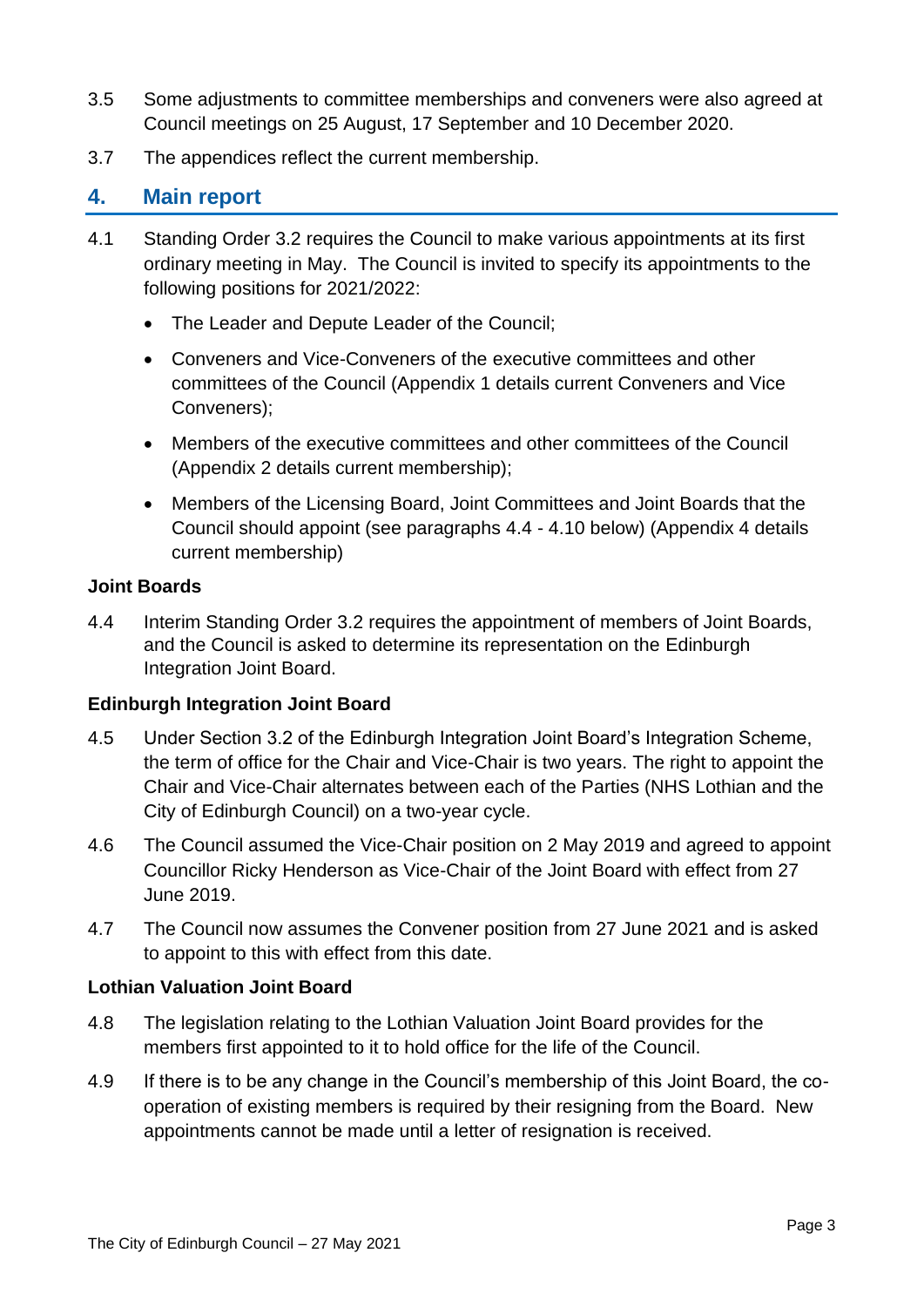4.10 The Council is therefore invited to note the current membership of the Lothian Valuation Joint Board detailed at Appendix 4.

#### **Licensing Board**

- 4.11 Similar provisions to the Lothian Valuation Joint Board apply to the membership of the Licensing Board. Section 5 and Schedule 1 of the Licensing (Scotland) Act 2005 require that a vacancy on the Licensing Board must formally exist. In this connection, any member intending to resign from the Licensing Board must do so in writing to the Clerk and ensure that their letter is received before 1 May 2021. Councillor Nick Cook intimated his resignation from the Board in 2020.
- 4.12 The Council is asked to note the membership of the Licensing Board, also set out in Appendix 4.
- 4.13 The Act also states that any member appointed to the Licensing Board cannot take their place on the Board until they have completed an external training course and passed an examination.
- 4.14 A councillor who is a premises licence holder, or the employee of a premises licence holder and works as such in licensed premises, whether alone or in partnership with another person engaged in the business of producing or selling alcohol, or a director or other officer of a company so engaged or an employee of any person so engaged and working as such in that business, shall not act as a member of a Licensing Board for any purpose under the Act.

#### **Pensions Committee**

- 4.15 The Pensions Committee is appointed under Section 57 of the Local Government (Scotland) Act 1973 to exercise all functions of the pension funds administered by the City of Edinburgh Council within the terms of the legislation.
- 4.16 The Pensions Committee is made up of 5 City of Edinburgh elected members and 2 external members, one employer representative and one member representative.
- 4.17 Following the required nomination process, applications were received from John Anzani, the existing external member representative on the Committee and Richard Lamont, the existing employer representative on the Committee.
- 4.18 Both individuals have been approved by the Fund's Review Panel in line with the Lothian Pension Fund Appointments and Nominations Policy.
- 4.19 Both representatives will serve further 3 years whereupon they will either stand down or require to submit themselves as a candidate for further election

## **5. Next Steps**

5.1 Training will be provided to members as necessary.

#### **6. Financial impact**

6.1 Not applicable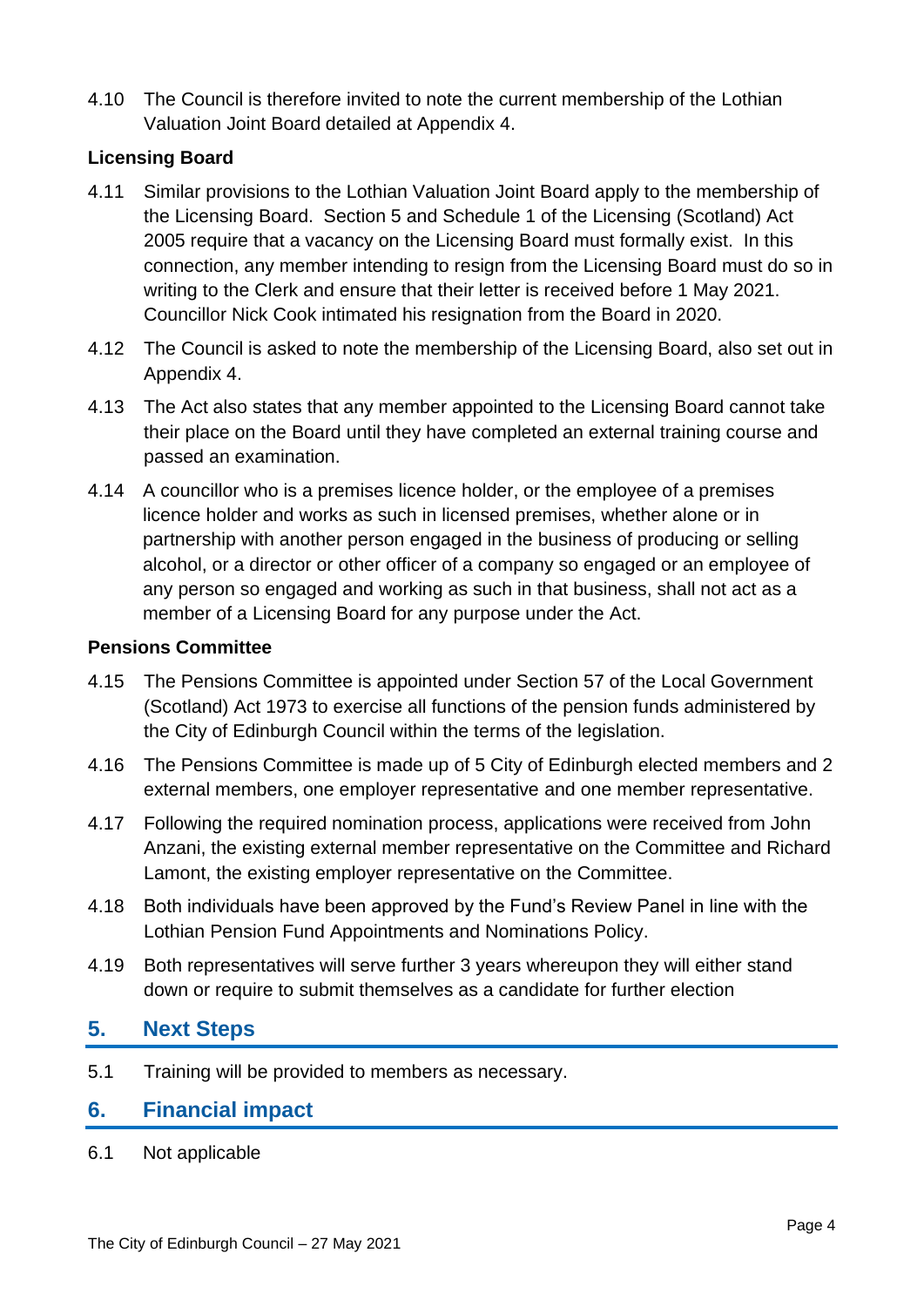## **7. Stakeholder/Community Impact**

7.1 Not applicable

## **8. Background reading/external references**

8.1 None

## **9. Appendices**

- Appendix 1 Conveners and Vice-Conveners of Committees
- Appendix 2 Membership of Committees
- Appendix 3 Members of Neighbourhood Networks
- Appendix 4 Joint Committees and Boards and the Licensing Board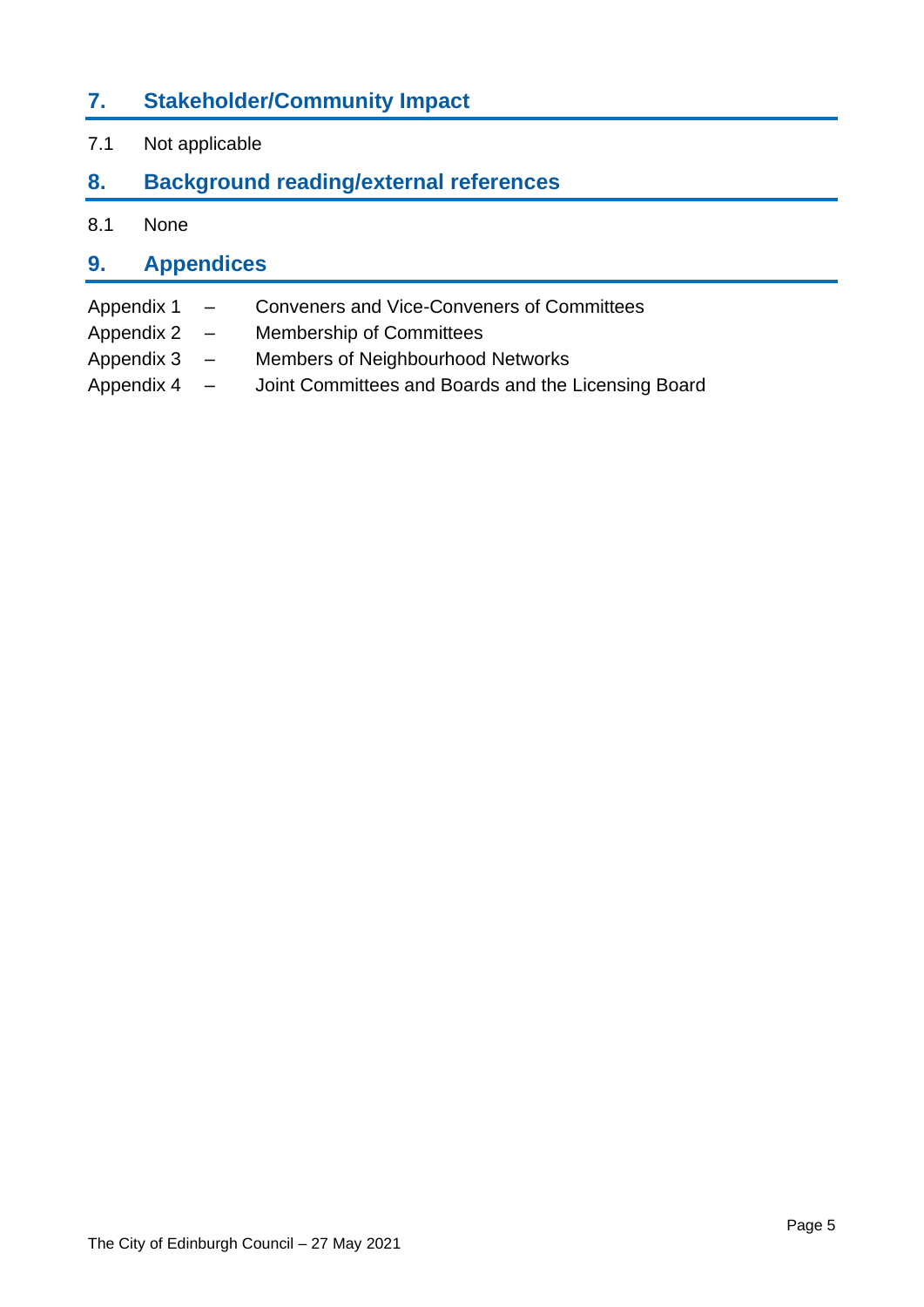## **THE CITY OF EDINBURGH COUNCIL**

#### **APPOINTMENTS FOR 2021/22**

#### **APPOINTMENTS MADE IN 2020/21**

#### **CONVENERS AND VICE CONVENERS OF COMMITTEES**

| <b>EXECUTIVE COMMITTEES</b>                   |                             |                                                                  |  |
|-----------------------------------------------|-----------------------------|------------------------------------------------------------------|--|
| <b>Policy and Sustainability</b>              | Convener:<br>Vice-Convener: | <b>Councillor McVey</b><br><b>Councillor Day</b>                 |  |
| <b>Culture and Communities</b>                | Convener:<br>Vice-Convener: | <b>Councillor Wilson</b><br><b>Councillor McNeese-</b><br>Mechan |  |
| Education, Children and Families              | Convener:<br>Vice-Convener: | <b>Councillor Perry</b><br><b>Councillor Dickie</b>              |  |
| Housing, Homelessness and Fair<br><b>Work</b> | Convener:<br>Vice-Convener: | <b>Councillor Kate Campbell</b><br><b>Councillor Watt</b>        |  |
| <b>Finance and Resources</b>                  | Convener:<br>Vice-Convener: | <b>Councillor Munn</b><br><b>Councillor Griffiths</b>            |  |
| <b>Transport and Environment</b>              | Convener:<br>Vice Convener: | <b>Councillor Macinnes</b><br><b>Councillor Doran</b>            |  |
| <b>OTHER COMMITTEES</b>                       |                             |                                                                  |  |
| Governance, Risk and Best Value               | Convener:                   | <b>Councillor Mowat</b>                                          |  |
| <b>Leadership Advisory Panel</b>              | Convener:                   | <b>Councillor McVey</b>                                          |  |
| Pensions                                      | Convener:                   | <b>Councillor Munn</b>                                           |  |
| Planning/Development<br><b>Management Sub</b> | Convener:<br>Vice-Convener: | <b>Councillor Gardiner</b><br><b>Councillor Child</b>            |  |
| <b>Regulatory/Licensing Sub</b>               | Convener:<br>Vice Convener: | <b>Councillor Fullerton</b><br><b>Councillor Dixon</b>           |  |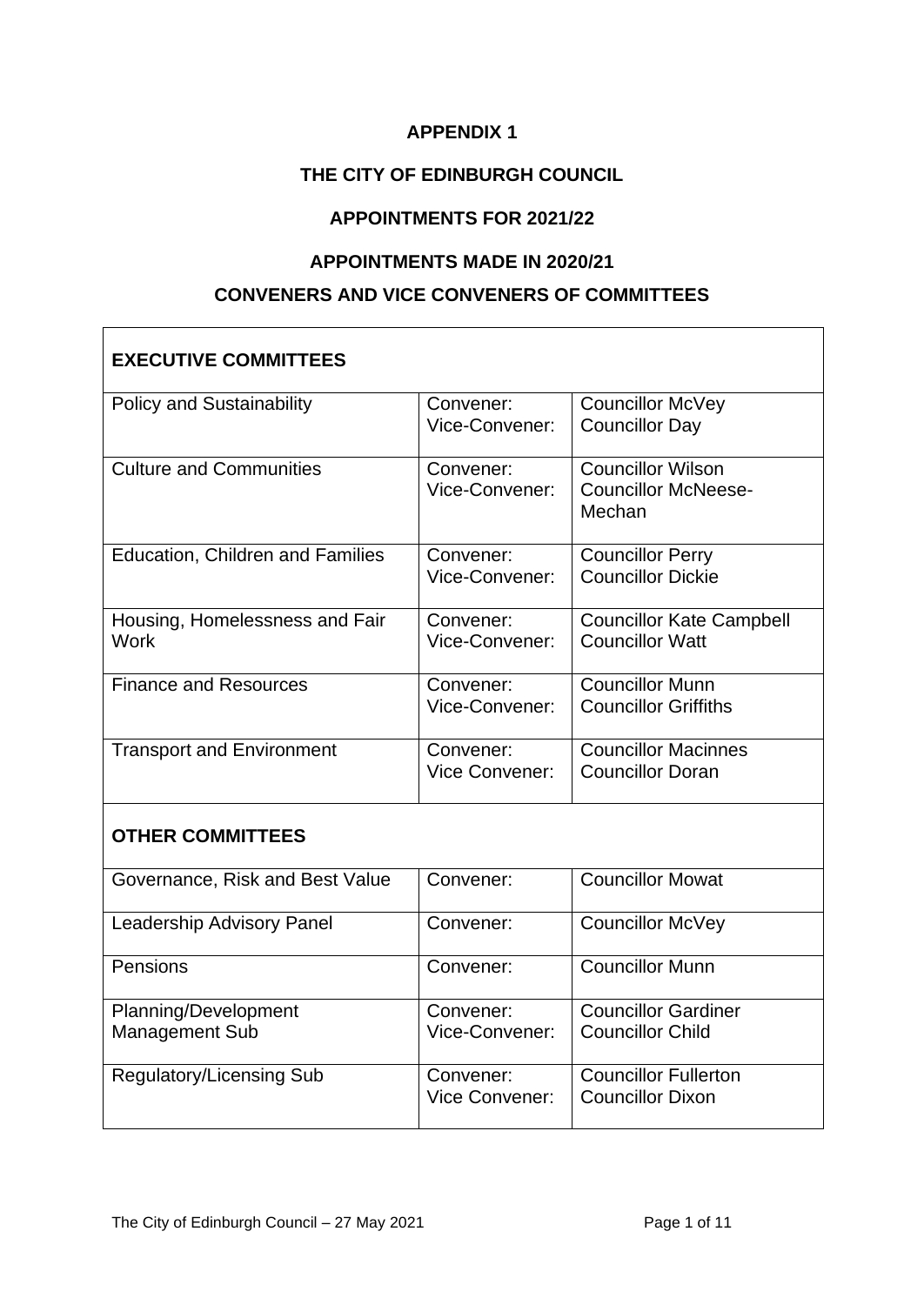| Committee on the Jean F Watson | Convener: | <b>Councillor Fullerton</b> |
|--------------------------------|-----------|-----------------------------|
| <b>Bequest</b>                 |           |                             |
|                                |           |                             |

| <b>APPEALS</b>                                      |           |                                      |
|-----------------------------------------------------|-----------|--------------------------------------|
| <b>Committee on Discretionary Rating</b><br>Appeals | Convener: | <b>Councillor Munn</b>               |
| <b>Personnel Appeals Committee</b>                  | Convener: | <b>Councillor McNeese-</b><br>Mechan |
| <b>Committee on Pupil/Student</b><br>Support        | Convener: | <b>Councillor Perry</b>              |
| <b>Placing in Schools Appeals</b>                   |           | Independent Chairperson              |
| <b>RECRUITMENT</b>                                  |           |                                      |
| <b>Recruitment Committee</b>                        | Convener: | <b>Council Leader</b>                |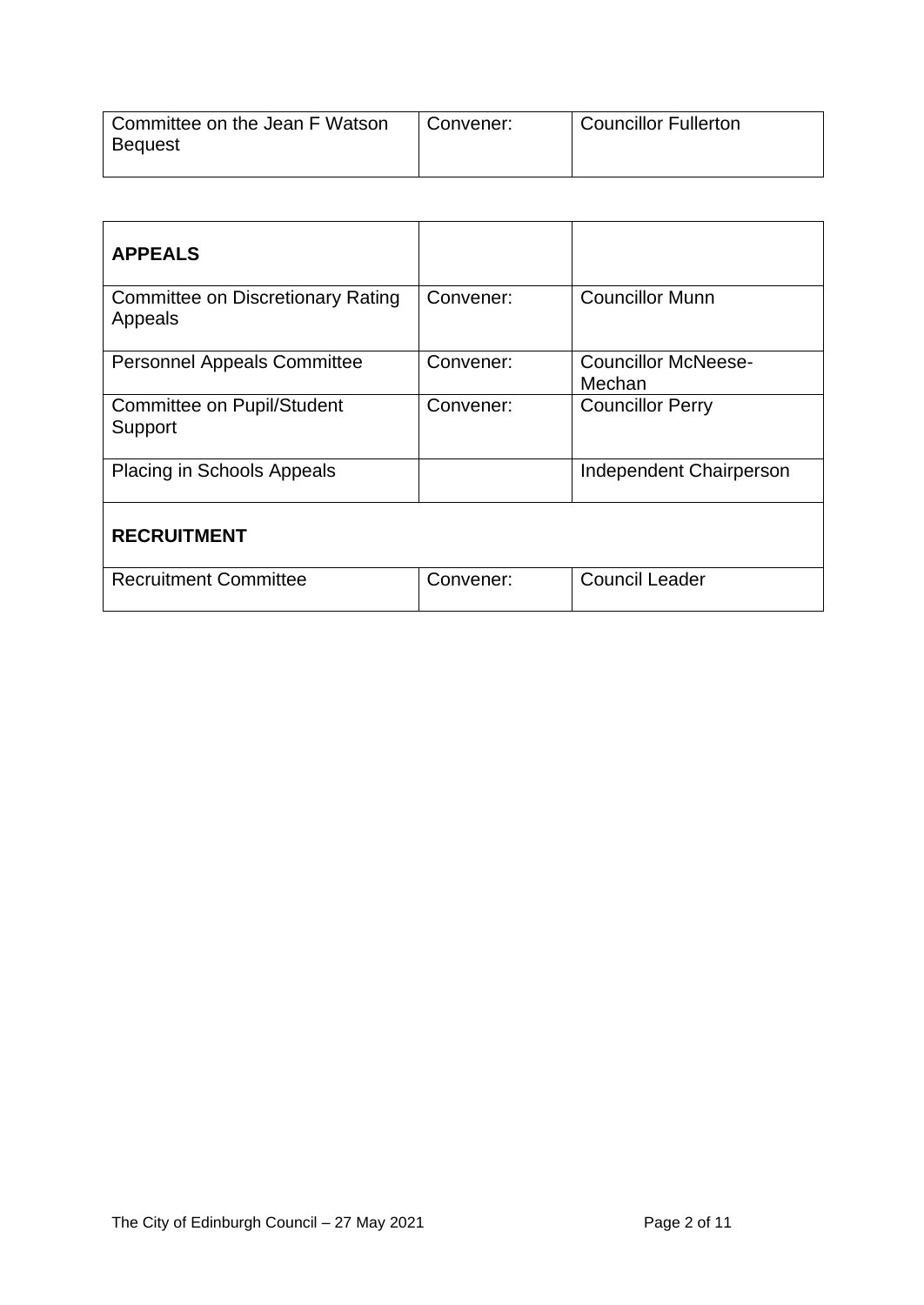## **THE CITY OF EDINBURGH COUNCIL**

#### **APPOINTMENTS FOR 2021/22**

#### **APPOINTMENTS MADE IN 2020/21**

## **MEMBERSHIP OF COMMITTEES, BOARDS AND JOINT BOARDS**

| <b>EXECUTIVE COMMITTEES</b>                                                                                                                                                                                                                                            |                                                                                                                                                                                                                                             |  |
|------------------------------------------------------------------------------------------------------------------------------------------------------------------------------------------------------------------------------------------------------------------------|---------------------------------------------------------------------------------------------------------------------------------------------------------------------------------------------------------------------------------------------|--|
| <b>Policy and Sustainability Committee</b><br>(17 members: 5SNP, 5C, 3L, 2G, 2SLD)                                                                                                                                                                                     |                                                                                                                                                                                                                                             |  |
| Councillor McVey (Convener)<br><b>Councillor Kate Campbell</b><br><b>Councillor Gardiner</b><br><b>Councillor Macinnes</b><br><b>Councillor Munn</b><br><b>CouncillorCook</b><br><b>Councillor Hutchison</b><br><b>Councillor McLellan</b><br><b>Councillor Webber</b> | <b>Councillor Whyte</b><br><b>Councillor Day (Vice Convener)</b><br><b>Councillor Perry</b><br><b>Councillor Wilson</b><br><b>Councillor Main</b><br><b>Councillor Staniforth</b><br><b>Councillor Aldridge</b><br><b>Councillor Gloyer</b> |  |
| <b>Culture and Communities Committee</b><br>(11 members:- 3SNP, 3C, 2L, 2G, 1SLD)                                                                                                                                                                                      |                                                                                                                                                                                                                                             |  |
| <b>Councillor Key</b><br>Councillor McNeese-Mechan (Vice<br>Convener)<br><b>Councillor Ethan Young</b><br><b>Councillor Brown</b><br><b>Councillor Doggart</b><br><b>Councillor Mitchell</b>                                                                           | <b>Councillor Wilson (Convener)</b><br><b>Councillor Doran</b><br><b>Councillor Rae</b><br><b>Councillor Staniforth</b><br><b>Councillor Osler</b>                                                                                          |  |
| <b>Education, Children and Families Committee</b><br>(11 members:- 3SNP, 3C, 2L, 2G, 1SLD)                                                                                                                                                                             |                                                                                                                                                                                                                                             |  |
| <b>Councillor Dickie (Vice Convener)</b><br><b>Councillor Bird</b><br><b>Councillor Key</b><br><b>Councillor Douglas</b><br><b>Councillor Laidlaw</b><br><b>Councillor Rust</b>                                                                                        | <b>Councillor Griffiths</b><br><b>Councillor Perry (Convener)</b><br><b>Councillor Burgess</b><br><b>Councillor Mary Campbell</b><br><b>Councillor Louise Young</b>                                                                         |  |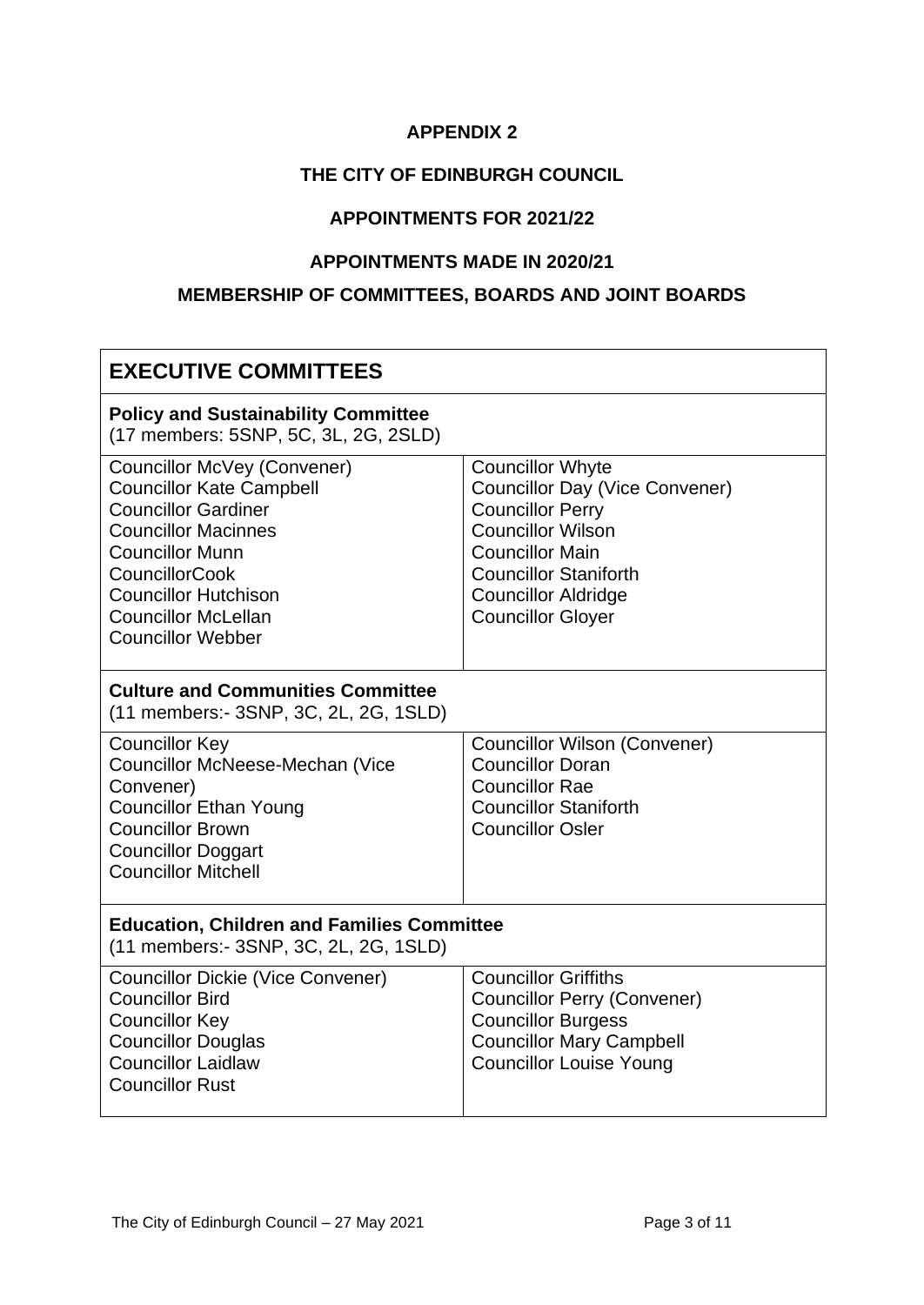| <b>Added Members for Education Matters</b>                                                                                                                                                   |                                                                                                                                                              |  |
|----------------------------------------------------------------------------------------------------------------------------------------------------------------------------------------------|--------------------------------------------------------------------------------------------------------------------------------------------------------------|--|
| Fiona Beveridge (Church of Scotland)<br>Rabbi David Rose                                                                                                                                     | Therese Laing (Roman Catholic Church<br>of Scotland)<br>Alexander Ramage (non-voting)                                                                        |  |
| <b>Finance and Resources Committee</b><br>(11 members:- 3 SNP, 3C, 2L, 2G, 1SLD)                                                                                                             |                                                                                                                                                              |  |
| <b>Councillor Gordon</b><br><b>Councillor Munn(Convener)</b><br><b>Councillor Rankin</b><br><b>Councillor Bruce</b><br><b>Councillor Hutchison</b><br><b>Councillor Johnston</b>             | <b>Councillor Griffiths (Vice Convener)</b><br><b>Councillor Watt</b><br><b>Councillor Booth</b><br><b>Councillor Corbett</b><br><b>Councillor Neil Ross</b> |  |
| <b>Housing, Homelessness and Fair Work Committee</b><br>(11 members:- 3SNP, 3C, 2L, 2G, 1SLD)                                                                                                |                                                                                                                                                              |  |
| <b>Councillor Kate Campbell (Convener)</b><br><b>Councillor Key</b><br><b>Councillor Work</b><br><b>Councillor Jim Campbell</b><br><b>Councillor Hutchison</b><br><b>Councillor McLellan</b> | <b>Councillor Munro</b><br><b>Councillor Watt (Vice Convener)</b><br><b>Councillor Booth</b><br><b>Councillor Miller</b><br><b>Councillor Lang</b>           |  |
| <b>Transport and Environment Committee</b><br>(11 members:- 3 SNP, 3C, 2L, 2G, 1SLD)                                                                                                         |                                                                                                                                                              |  |
| <b>Councillor Bird</b><br><b>Councillor Key</b><br><b>Councillor Macinnes (Convener)</b><br><b>Councillor Smith</b><br><b>Councillor Webber</b><br><b>Councillor Whyte</b>                   | <b>Councillor Arthur</b><br><b>Councillor Doran (Vice Convener)</b><br><b>Councillor Corbett</b><br><b>Councillor Miller</b><br><b>Councillor Lang</b>       |  |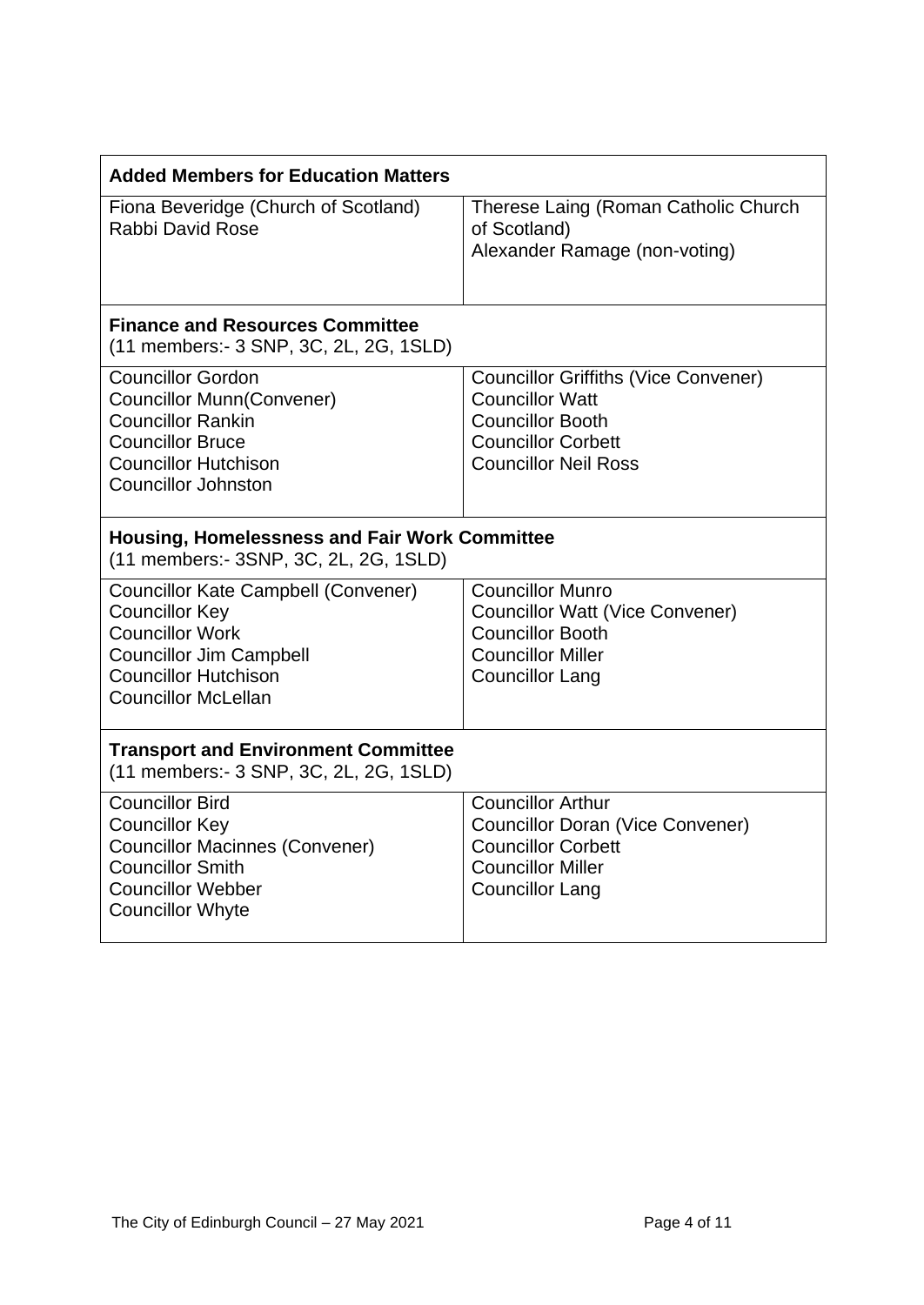| <b>Other Committees</b>                                                                                                                                                               |                                                                                                                                                          |  |
|---------------------------------------------------------------------------------------------------------------------------------------------------------------------------------------|----------------------------------------------------------------------------------------------------------------------------------------------------------|--|
| <b>Governance, Risk and Best Value Committee</b><br>(11 members:- 3 SNP, 3C, 2L, 2G, 1SLD)                                                                                            |                                                                                                                                                          |  |
| <b>Councillor Bird</b><br><b>Councillor Dixon</b><br><b>Councillor Work</b><br><b>Councillor Jim Campbell</b><br><b>Councillor Doggart</b><br><b>Councillor Mowat (Convener)</b>      | <b>Councillor Child</b><br><b>Councillor Munro</b><br><b>Councillor Rae</b><br><b>Councillor Staniforth</b><br><b>Councillor Gloyer</b>                  |  |
| <b>Pensions Committee</b><br>(5 members -1SNP, 1C, 1L, 1G, 1SLD)                                                                                                                      |                                                                                                                                                          |  |
| <b>Councillor Munn (Convener)</b><br><b>Councillor Rose</b><br><b>Councillor Child</b>                                                                                                | <b>Councillor Burgess</b><br><b>Councillor Neil Ross</b>                                                                                                 |  |
| <b>External Members</b>                                                                                                                                                               |                                                                                                                                                          |  |
| John Anzani                                                                                                                                                                           | <b>Richard Lamont</b>                                                                                                                                    |  |
| <b>Planning Committee and Development Management Sub-Committee</b><br>(11 members:- 3 SNP, 3C, 2L, 2G, 1SLD)                                                                          |                                                                                                                                                          |  |
| <b>Councillor Gardiner (Convener)</b><br><b>Councillor Gordon</b><br><b>Councillor Ethan Young</b><br><b>Councillor Mitchell</b><br><b>Councillor Mowat</b><br><b>Councillor Rose</b> | Councillor Child (Vice-Convener)<br><b>Councillor Griffiths</b><br><b>Councillor Booth</b><br><b>Councillor Mary Campbell</b><br><b>Councillor Osler</b> |  |
| <b>Planning Local Review Body</b><br>All members of the Planning Committee (other than its Convener) comprising two<br>panels of five.                                                |                                                                                                                                                          |  |
| Panel 1 (5 members)                                                                                                                                                                   |                                                                                                                                                          |  |
| <b>Councillor Gordon</b><br><b>Councillor Griffiths</b><br><b>Councillor Mitchell</b>                                                                                                 | <b>Councillor Mowat</b><br><b>Councillor Mary Campbell</b>                                                                                               |  |
| <b>Panel 2</b> (5 members)                                                                                                                                                            |                                                                                                                                                          |  |
| <b>Councillor Booth</b><br><b>Councillor Child</b><br><b>Councillor Ethan Young</b>                                                                                                   | <b>Councillor Rose</b><br><b>Councillor Osler</b>                                                                                                        |  |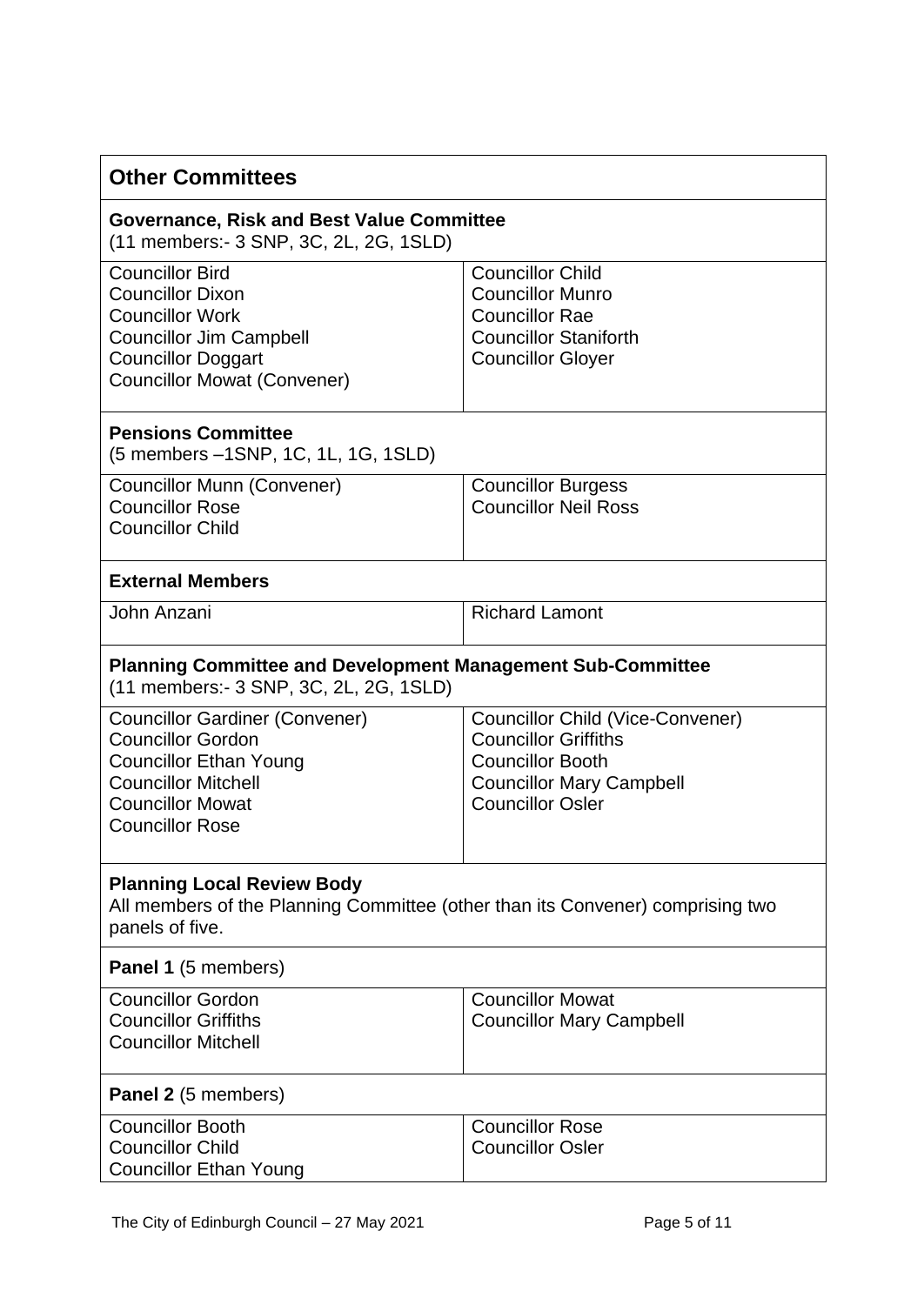| <b>Regulatory Committee and Licensing Sub-Committee</b><br>(9 members:- 2SNP, 3C, 2L, 1G, 1SLD)                                                                                                  |                                                                                                              |  |
|--------------------------------------------------------------------------------------------------------------------------------------------------------------------------------------------------|--------------------------------------------------------------------------------------------------------------|--|
| <b>Councillor Dixon (Vice- Convener)</b><br><b>Councillor Fullerton (Convener)</b><br><b>Councillor Mitchell</b><br><b>Councillor Mowat</b><br><b>Councillor Rose</b>                            | <b>Councillor Arthur</b><br><b>Councillor Wilson</b><br><b>Councillor Rae</b><br><b>Councillor Neil Ross</b> |  |
| <b>Leadership Advisory Panel</b><br>(5 members of the Council plus 3 statutory representatives, appointed by the<br>committee dealing with education, when considering education business)       |                                                                                                              |  |
| Leader of the Council (Convener)<br>Deputy Leader of the Council<br><b>Conservative Group Leader</b>                                                                                             | <b>Green Group Leader</b><br>Scottish Liberal Democrat Group Leader                                          |  |
| <b>Administration of Trust Funds</b>                                                                                                                                                             |                                                                                                              |  |
| <b>Committee on the Jean F Watson Bequest</b><br>(8 members - 2SNP, 2C, 2L, 1G, 1SLD) plus one nominee of Friends of the City Arts<br>Centre and two nominees of Executive Director of Resources |                                                                                                              |  |
| <b>Councillor Fullerton (Convener)</b><br><b>Councillor McNeese-Mechan</b><br><b>Councillor Mitchell</b><br><b>Councillor Mowat</b>                                                              | <b>Councillor Doran</b><br><b>Councillor Munro</b><br><b>Councillor Rae</b><br><b>Councillor Aldridge</b>    |  |
| <b>Reviews and Appeals</b>                                                                                                                                                                       |                                                                                                              |  |
| <b>Committee on Discretionary Rating Relief Appeals</b><br>(5 members - 1SNP, 1C, 1L, 1G, 1SLD)                                                                                                  |                                                                                                              |  |
| <b>Councillor Munn (Convener)</b><br><b>Councillor Hutchison</b><br><b>Councillor Day</b>                                                                                                        | <b>Councillor Corbett</b><br><b>Councillor Gloyer</b>                                                        |  |
| <b>Personnel Appeals Committee</b><br>(9 members – 2SNP, 3C, 2L, 1G, 1SLD)                                                                                                                       |                                                                                                              |  |
| <b>Councillor Bird</b><br>Councillor McNeese-Mechan (Convener)<br><b>Councillor Jim Campbell</b><br><b>Councillor Rose</b><br><b>Councillor Webber</b>                                           | <b>Councillor Doran</b><br><b>Councillor Griffiths</b><br><b>Councillor Rae</b><br><b>Councillor Lang</b>    |  |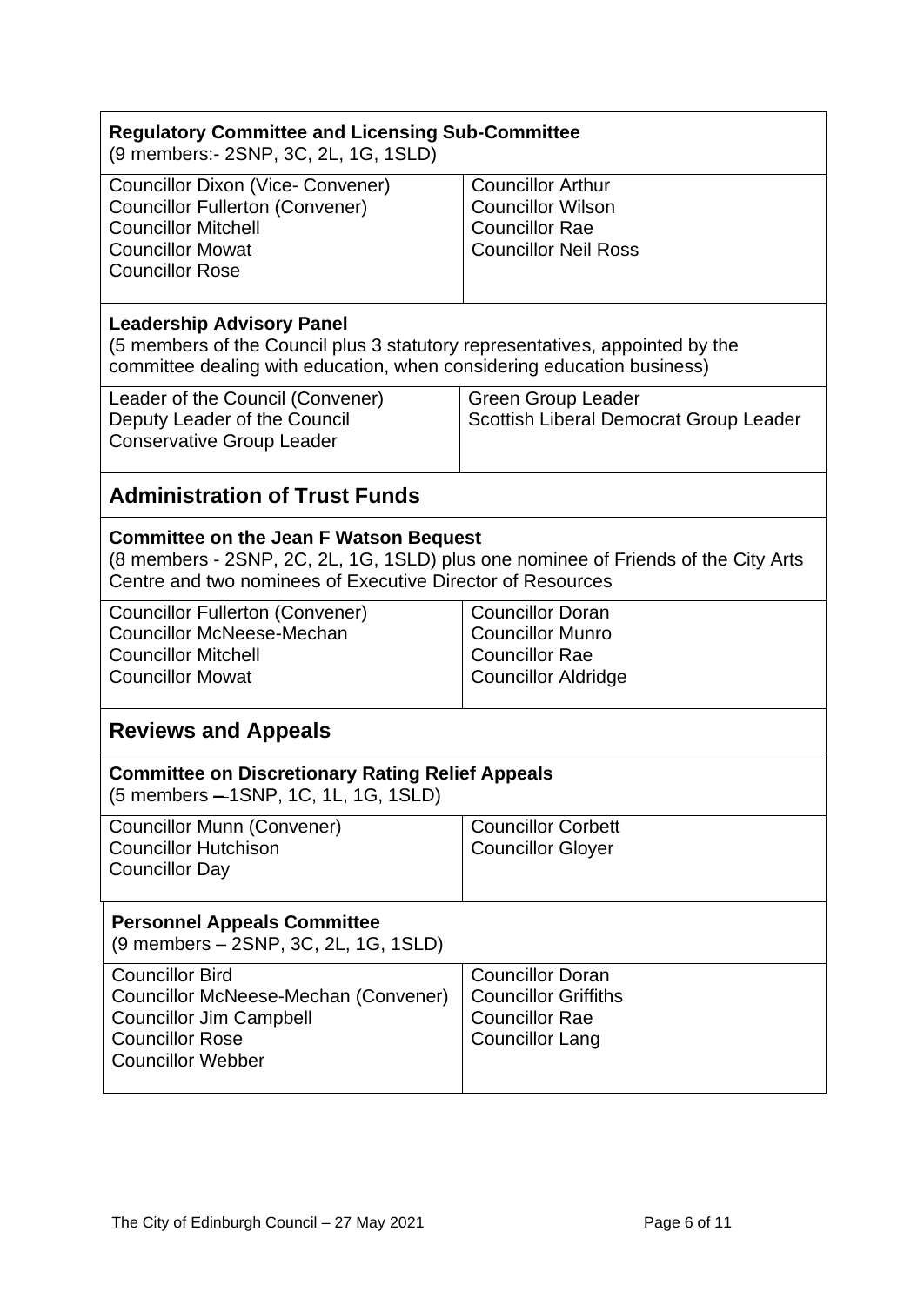| <b>Committee on Pupil Student Support</b>                            |  |
|----------------------------------------------------------------------|--|
| (5 members and one religious representative -1SNP, 1C, 1L, 1G, 1SLD) |  |

Councillor Perry (Convener) Councillor Laidlaw Councillor Dickie

Councillor Burgess Councillor Young

#### **Placing in Schools Appeal Committee**

(3 persons drawn from three Panels as described in Committee Terms of Reference and Delegated Functions no.17)

Panel 1 – All members of Council and religious representatives on the committee dealing with education business

#### **Recruitment Committee**

Leader of Council (Convener), Deputy Leader of the Council, Convener of the Finance and Resources Committee and the appropriate Executive Committee Convener and relevant opposition spokespersons (or nominees)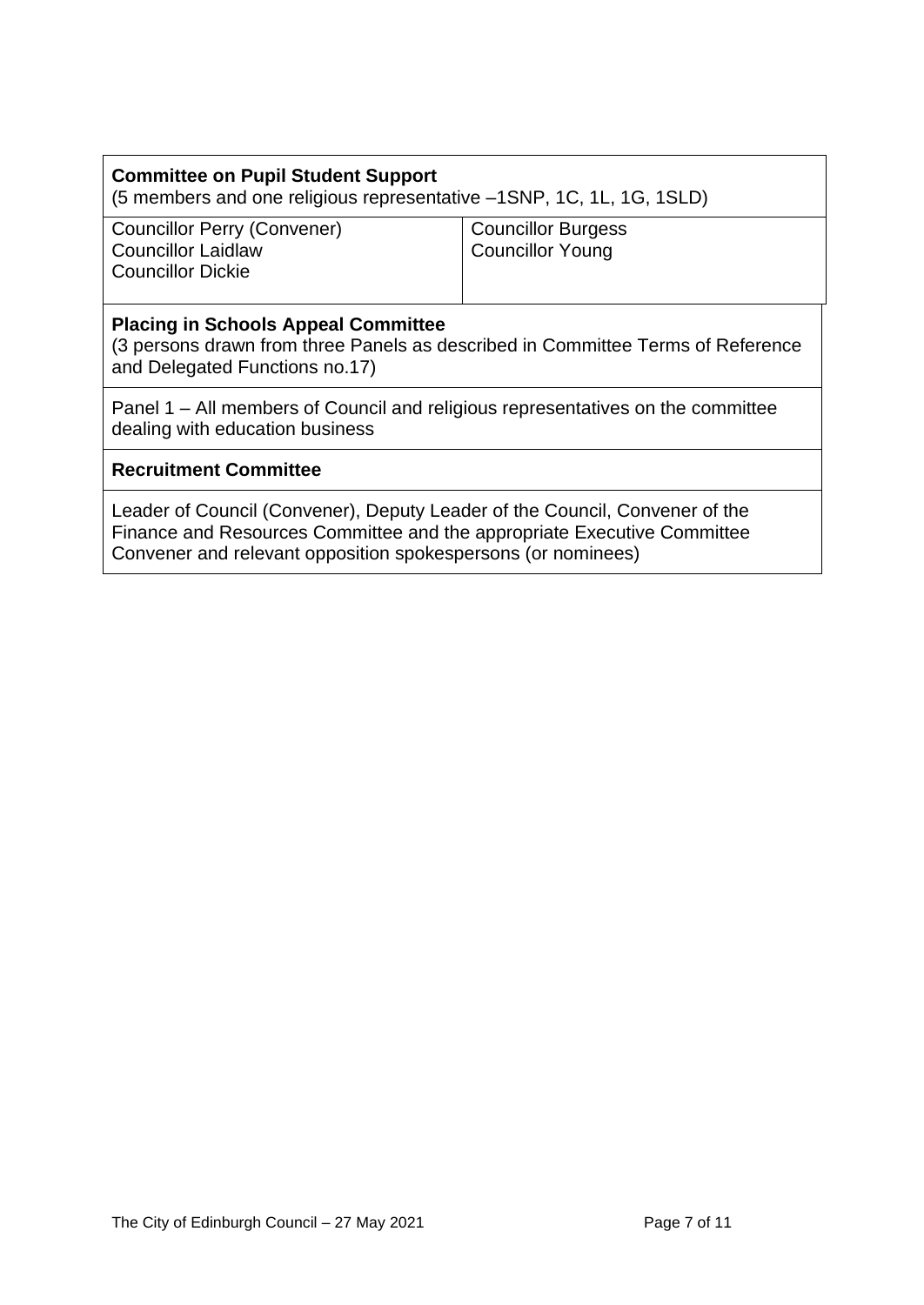## **THE CITY OF EDINBURGH COUNCIL**

#### **APPOINTMENTS FOR 2021/22**

## **APPOINTMENTS MADE IN 2020/21**

## **MEMBERS OF NEIGHBOURHOOD NETWORKS**

| <b>ALMOND</b>                   |                                |
|---------------------------------|--------------------------------|
| <b>Councillor Hutchison</b>     | <b>Councillor Work</b>         |
| <b>Councillor Lang</b>          | <b>Councillor Louise Young</b> |
|                                 |                                |
| <b>CITY CENTRE</b>              |                                |
| <b>Councillor Doran</b>         | <b>Councillor Mowat</b>        |
| <b>Councillor Miller</b>        | <b>Councillor Rankin</b>       |
|                                 |                                |
| <b>CRAIGENTINNY/DUDDINGSTON</b> |                                |
| <b>Councillor Griffiths</b>     | <b>Councillor Staniforth</b>   |
| <b>Councillor McLellan</b>      | <b>Councillor Ethan Young</b>  |
|                                 |                                |
| <b>FORTH</b>                    |                                |
| <b>Councillor Bird</b>          | <b>Councillor Day</b>          |
| <b>Councillor Jim Campbell</b>  | <b>Councillor Gordon</b>       |
|                                 |                                |
| <b>INVERLEITH</b>               |                                |
| <b>Councillor Barrie</b>        | <b>Councillor Osler</b>        |
| <b>Councillor Mitchell</b>      | <b>Councillor Whyte</b>        |
|                                 |                                |
| <b>PENTLANDS</b>                |                                |
| <b>Councillor Arthur</b>        | <b>Councillor Henderson</b>    |
| <b>Councillor Bruce</b>         | <b>Councillor Rust</b>         |
| <b>Councillor Doggart</b>       | <b>Councillor Webber</b>       |
| <b>Councillor Gardiner</b>      |                                |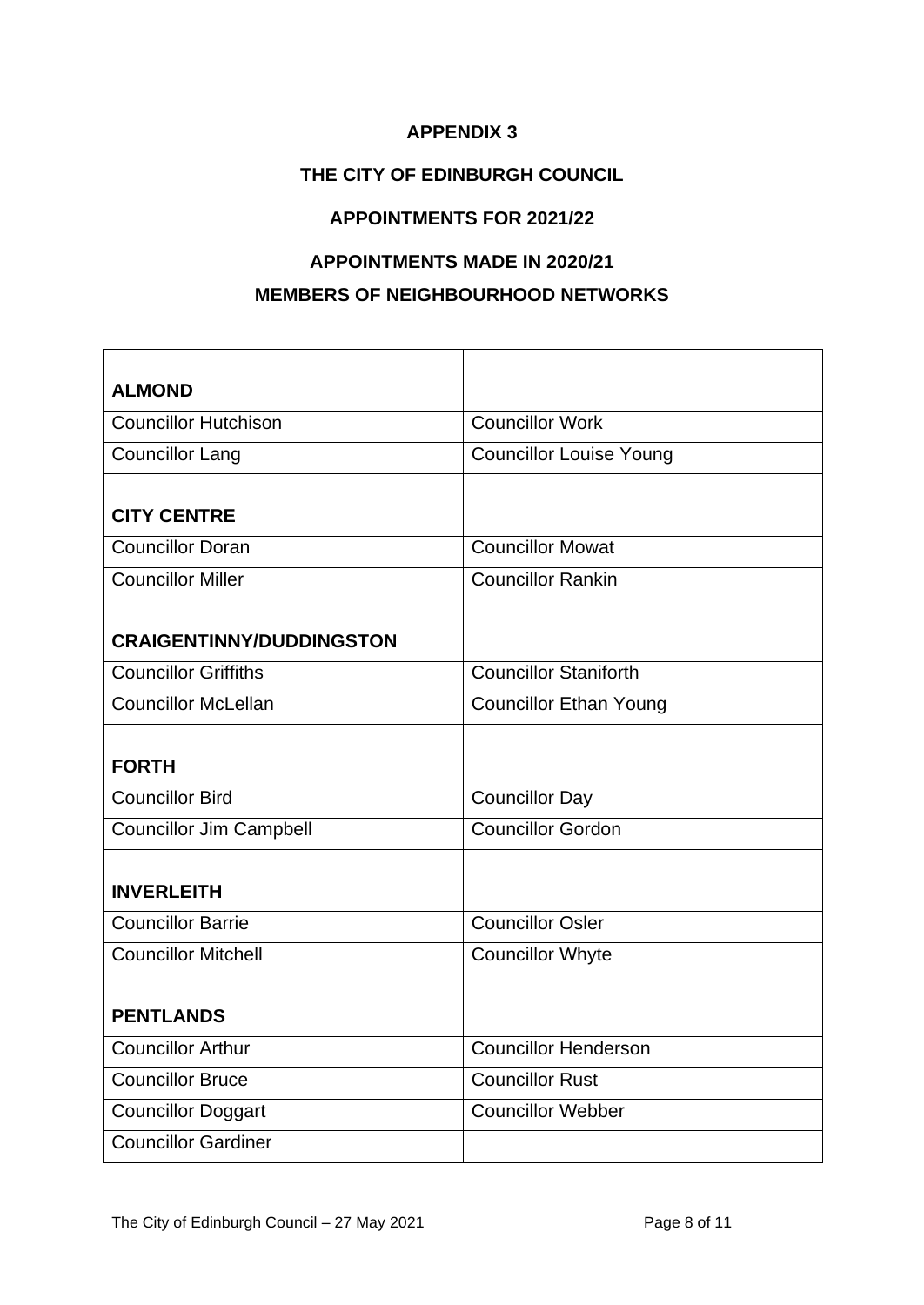| <b>LEITH</b>                     |                              |  |
|----------------------------------|------------------------------|--|
| <b>Councillor Booth</b>          | <b>Councillor Munro</b>      |  |
| <b>Councillor McNeese-Mechan</b> | <b>Councillor Rae</b>        |  |
| <b>Councillor McVey</b>          | <b>Councillor Ritchie</b>    |  |
| <b>Councillor Munn</b>           |                              |  |
| <b>LIBERTON/GILMERTON</b>        |                              |  |
| <b>Councillor Cameron</b>        | <b>Councillor Macinnes</b>   |  |
| <b>Councillor Howie</b>          | <b>Councillor Smith</b>      |  |
| <b>MORNINGSIDE</b>               |                              |  |
| <b>Councillor Cook</b>           | <b>Councillor Neil Ross</b>  |  |
| <b>Councillor Main</b>           | <b>Councillor Watt</b>       |  |
| PORTOBELLO/CRAIGMILLAR           |                              |  |
| <b>Councillor Kate Campbell</b>  | <b>Councillor Child</b>      |  |
| <b>Councillor Mary Campbell</b>  | <b>Councillor Laidlaw</b>    |  |
| <b>SOUTHSIDE NEWINGTON</b>       |                              |  |
| <b>Councillor Burgess</b>        | <b>Councillor Perry</b>      |  |
| <b>Councillor Dickie</b>         | <b>Councillor Rose</b>       |  |
| <b>SOUTH WEST</b>                |                              |  |
| <b>Councillor Corbett</b>        | <b>Councillor Johnston</b>   |  |
| <b>Councillor Dixon</b>          | <b>Councillor Key</b>        |  |
| Councillor Fullerton             | <b>Councillor Wilson</b>     |  |
| <b>Councillor Graczyk</b>        |                              |  |
| <b>WESTERN EDINBURGH</b>         |                              |  |
| <b>Councillor Aldridge</b>       | <b>Councillor Douglas</b>    |  |
| <b>Councillor Bridgman</b>       | <b>Councillor Frank Ross</b> |  |
| <b>Councillor Brown</b>          | <b>Councillor Gloyer</b>     |  |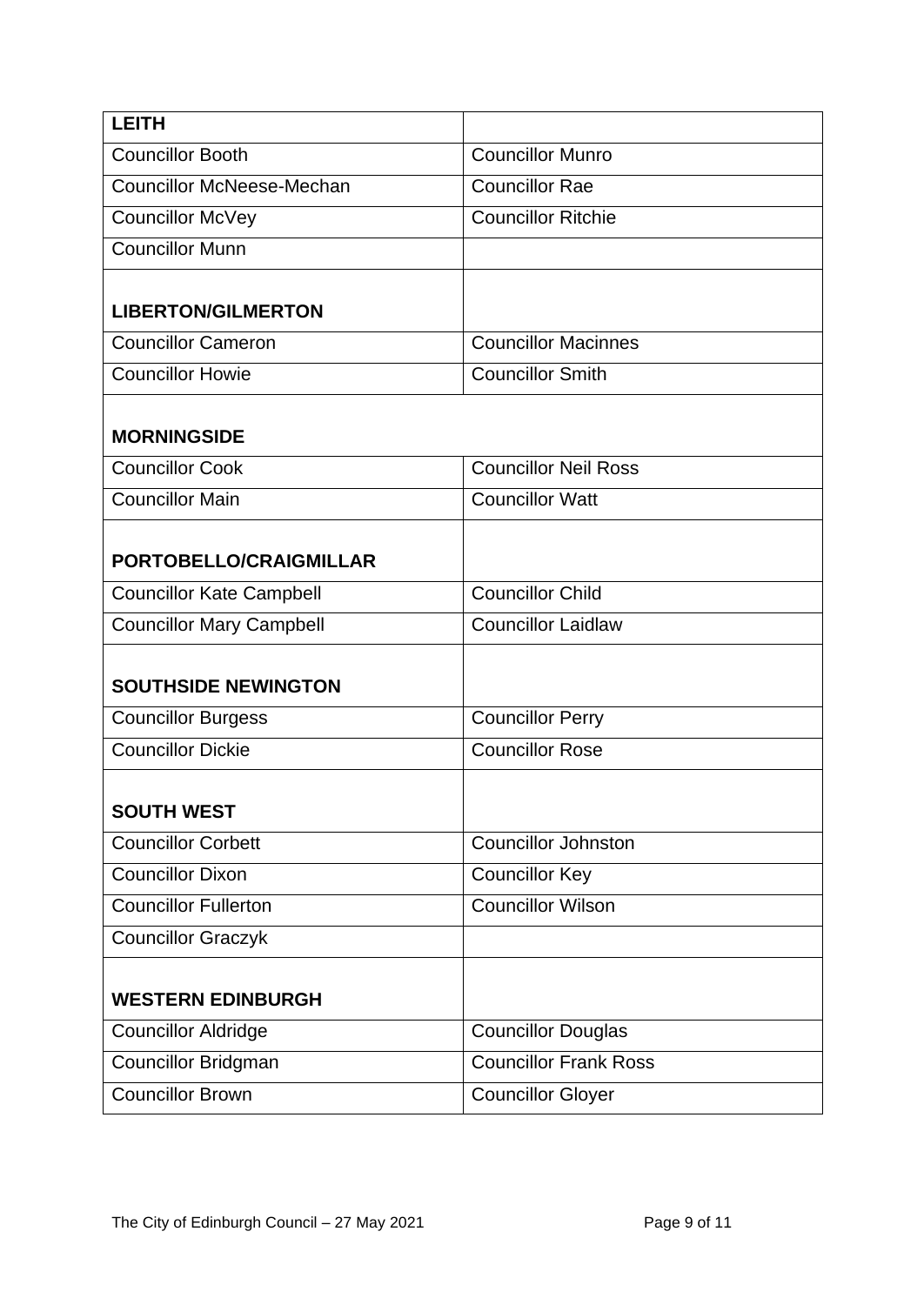#### **THE CITY OF EDINBURGH COUNCIL**

#### **APPOINTMENTS FOR 2021/22**

#### **APPOINTMENTS MADE IN 2020/21**

#### **JOINT COMMITTEES AND BOARDS, THE LICENSING BOARD**

| Lothian Valuation Joint Board/Lothian Electoral Joint Committee<br>(9 members - 3SNP, 2C, 2L, 1G, 1SLD)                                       |                                                                                                                        |  |
|-----------------------------------------------------------------------------------------------------------------------------------------------|------------------------------------------------------------------------------------------------------------------------|--|
| <b>Councillor Gordon</b><br><b>Councillor Key (Convener)</b><br><b>Councillor Work</b><br><b>Councillor Doggart</b><br><b>Councillor Rust</b> | <b>Councillor Doran</b><br><b>Councillor Henderson</b><br><b>Councillor Corbett</b><br><b>Councillor Gloyer</b>        |  |
| <b>Licensing Board</b><br>(10 members)                                                                                                        |                                                                                                                        |  |
| <b>Councillor Howie</b><br><b>Councillor Key</b><br><b>Councillor Work (Convener)</b><br><b>Councillor Laidlaw</b><br><b>Councillor Mowat</b> | Vacancy<br><b>Councillor Cameron</b><br><b>Councillor Day</b><br><b>Councillor Burgess</b><br><b>Councillor Gloyer</b> |  |
| <b>Integration Joint Board</b><br>(5 members)                                                                                                 |                                                                                                                        |  |
| <b>Councillor Aldridge</b><br><b>Councillor Gordon</b><br>Councillor Henderson (Vice-Chair) (from<br>21 June 2019)                            | <b>Councillor Main</b><br><b>Councillor Doggart</b>                                                                    |  |
| Integrated Children's Services Joint Board (Appointed March 2018)<br>(3 members)                                                              |                                                                                                                        |  |
| <b>Councillor Dickie</b><br><b>Councillor Laidlaw</b>                                                                                         | <b>Councillor Perry</b>                                                                                                |  |
| <b>Edinburgh and South East of Scotland City Region Deal Joint Committee</b><br>(1 member)                                                    |                                                                                                                        |  |
| <b>Councillor McVey</b>                                                                                                                       |                                                                                                                        |  |